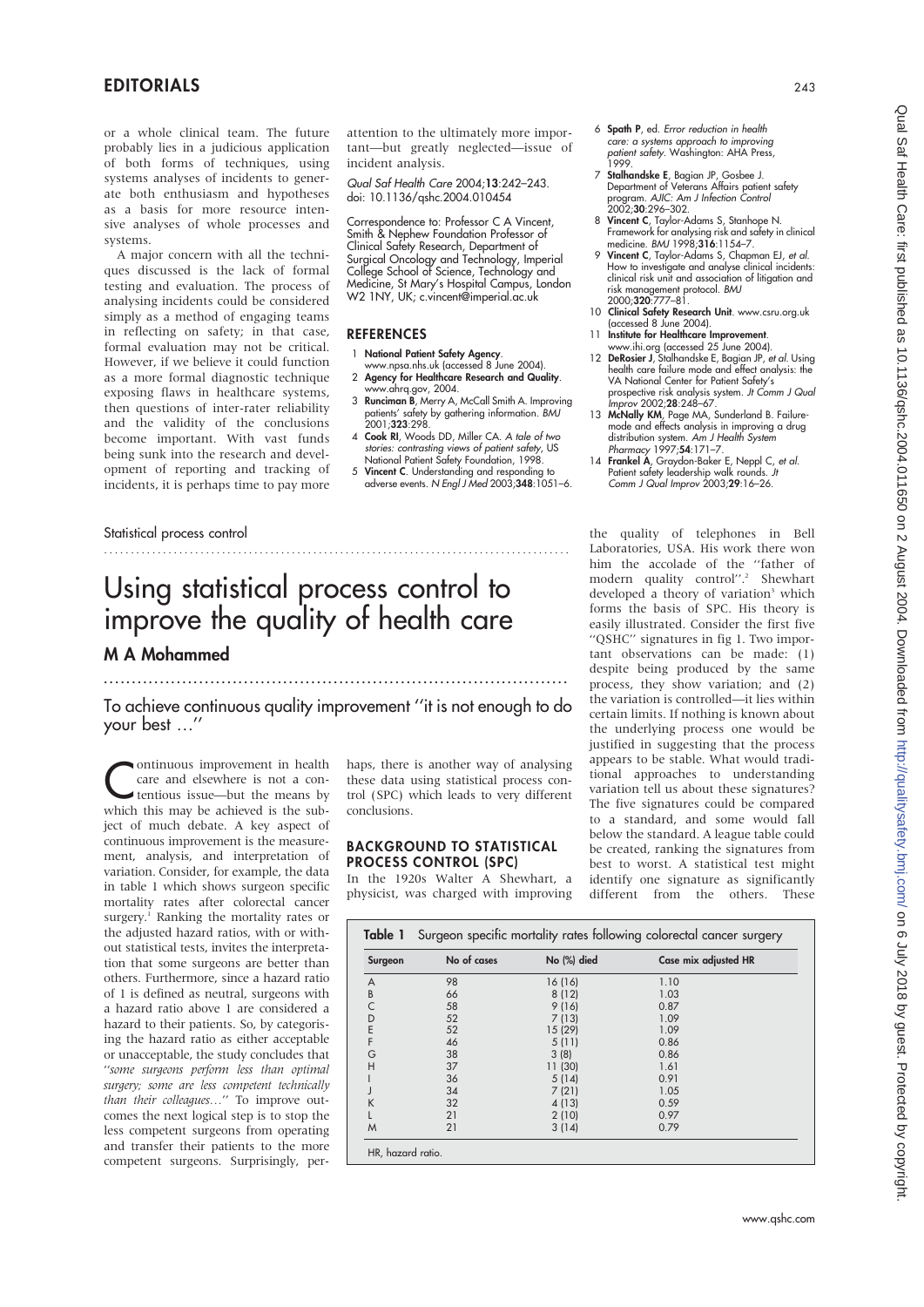approaches invite punishment of the writer of the worst signature and reward for the writer of the best signature. Yet, from the point of view of the underlying process, the five signatures are similar. No signature is better or worse than the others. For improvement, the process which produced these signatures must be fundamentally changed.

Now consider the sixth signature. It is clearly different from the others. A casual look suggests that this variation must have a special cause which needs to be found and eliminated to prevent it from interacting with an otherwise stable process. In this case the sixth signature was produced with the writer using his left hand. By finding this out, a simple lesson is learned—one hand is better than the other at writing signatures.

The critical feature of Shewhart's theory of variation is that it categorises variation according to the action needed to reduce it. To reduce common cause variation one must act on the process. To reduce special cause variation one must find and act on the special cause(s). To help distinguish between these two kinds of variation Shewhart devised the premier tool of SPC—the control chart (fig 2). Control charts have three important lines. The central line is the mean or median, and the upper and lower lines are termed control limits. Data points outside the control limits (or unusual data patterns) indicate a special cause which should be found and eliminated. However, like any diagnostic tool, the guidance from the control chart is not infallible. Sometimes an outcome resulting from common cause variation is mistakenly taken to indicate a special cause. Sometimes an outcome resulting from a special cause is mistakenly attributed to common cause variation. It is impossible to reduce the frequency of both errors to zero. In the light of this, Shewhart chose to set the control limits at three sigma from the mean (or median), a level that minimised the economic consequences of both kinds of mistakes. This choice was based on a combination of statistical theory, empirical evidence, and pragmatism.<sup>3</sup>

Now, if the data in table 1 are reconsidered with the aid of a control chart, profoundly different conclusions are reached from those of the original study. All but one of the surgeons' results are consistent with common cause variation. The appropriate action to improve their results is to change

gobe goine goine goine goine gene

Figure 1 Signatures.



Figure 2 Control chart of surgeon specific hazard ratios.

fundamentally the underlying process of colorectal cancer care—for example, introduce colorectal cancer screening. In contrast, surgeon H's mortality rate is consistent with special cause variation. This should be investigated, the special causes identified according to a predefined search strategy (such as the pyramid model of investigation $45$ ) and, if possible, eliminated.

#### FEATURES OF A CONTROL CHART

The simplicity of the control chart has inevitably led to its widespread and successful application in manufacturing and service industries.<sup>6</sup> However, behind this apparent simplicity underlies some important concepts. For instance, the control chart retains the information in the data by plotting (with respect to order, where appropriate) on a graph and so enjoys the ease of communication associated with (good) graphs<sup>7</sup> while incorporating statistical thinking. The control chart is a guide to continual action—for common and special cause variation. The control limits continually remind us that the major improvement gains lie in reducing common cause variation (fig 2). Furthermore, by allowing for the play of chance and not ranking the data, control charts overcome the fundamental limitations and negative consequences of league tables and comparison with standards. Perhaps its most fundamental advantage is that "... the control chart process takes us through the complete cycle of the scientific method where we develop theories based on data prior to testing them … it is one of very few statistical methods that complete the hypothesis generation–hypothesis testing cycle of the scientific method, which is one reason for its popularity with practitioners. Practitioners have found that they learn new information from the charts, rather than just making a 'yes/no' decision."<sup>8</sup> It thus generates the knowledge which is the key to improvement. Finally, the usefulness of the control chart is enhanced when it is integrated with other SPC tools/concepts such as causeeffect diagrams, Pareto charts, flow charts, and operational definitions.<sup>6</sup>

### TRANSFER OF SPC TO HEALTH CARE

Why then has SPC not been widely adopted in health care? Firstly, there is evidence that SPC is being increasingly applied in health care—for instance, a keyword literature search (using the term ''statistical process control'') of the Medline database found zero hits for 1951–88, two for 1989–91, 26 for 1992–5, and 71 for 1996–2004. In addition, a number of recent publications $10-13$ have reported the use of SPC in high profile cases such as the Bristol Inquiry and that of Dr Shipman,<sup>4 14</sup> several health care specific SPC books have been published, $15/16$  and organisations such as the Joint Commission on Accreditation of Healthcare Organisations in the USA<sup>15</sup> and the National Health Service Modernisation Agency in the UK have advocated its use.<sup>17</sup> However, these are notable exceptions and not the rule.

In my view the reasons why SPC has been slow to transfer to health care include:

(1) SPC was first used in manufacturing industry so there is a reluctance, $18$ despite evidence to the contrary,<sup>4 19</sup> to accept that an approach for improving the quality of ''widgets'' can be legitimately applied to health care.

(2) Industry has a branch of statistics called industrial statistics (born, incidentally, from Shewhart's work<sup>20</sup>): in health care we have medical statistics. Unfortunately, SPC does not feature in the most popular books on medical statistics.

(3) Ultimately, perhaps, the key constraint is that SPC is above all a way of thinking which challenges many of our fundamental assumptions about how to